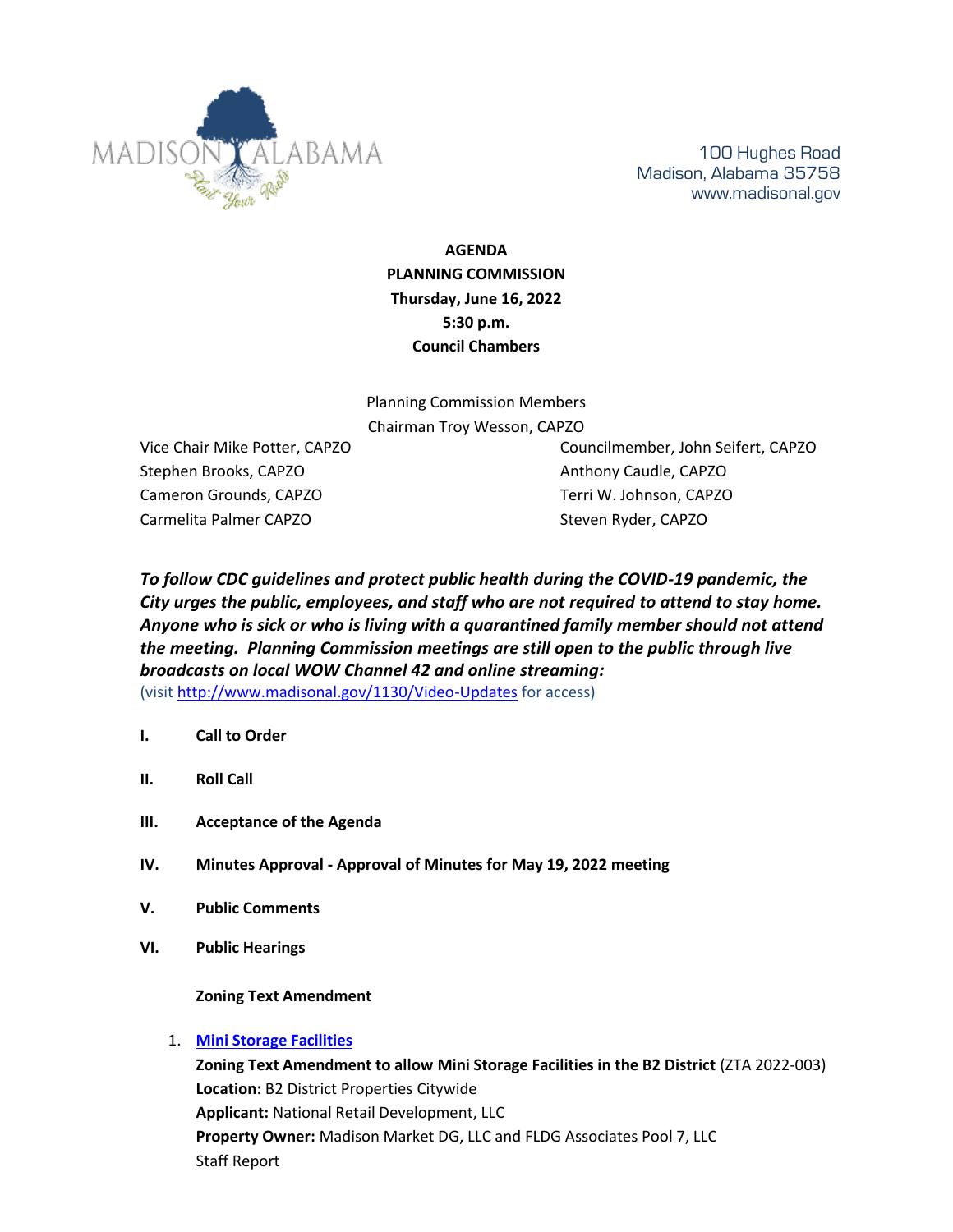#### **Subdivisions**

- 2. **[Town Madison, Phase](https://www.madisonal.gov/DocumentCenter/View/15973/MAP---Town-Madison-12) 12** (CP 2022-009) **Certified Plat for three commercial lots on six acres Location:** 121 Outfield Drive, 141 and 143 Stadium Way (South of Stadium Way and West of Outfield Drive) **Applicant/Property Owner:** Old Town Investments, LLC [Staff Report](https://www.madisonal.gov/DocumentCenter/View/15984/REPORT---Town-Madison-12)
- 3. **[Resub of Lot 2, Eastview Subdivision](https://www.madisonal.gov/DocumentCenter/View/15968/MAP---Eastview)** (CP 2022-010)
	- **Certified Plat for one residential lot and one common area on 0.64 acres Location:** 101 Ferguson Drive (Southeast corner of Eastview Drive and Manningham Drive) **Applicant/Property Owner:** SMB Land, LLC [Staff Report](https://www.madisonal.gov/DocumentCenter/View/15979/REPORT---Eastview-Sub)
- 4. **[The University of Alabama Huntsville Foundation, Phase 1](https://www.madisonal.gov/DocumentCenter/View/15974/MAP---UAH)** (CP 2022-011) **Certified Plat for two industrial lots and one tract on 85.26 acres Location:** North of Production Avenue, East of County Line Road **Applicant:** Barge Design Solutions **Property Owner:** University of Alabama Huntsville Foundation, Inc. [Staff Report](https://www.madisonal.gov/DocumentCenter/View/15985/REPORT---UAH-Property)
- 5. **Barnetts [Crossing, Phase 1](https://www.madisonal.gov/DocumentCenter/View/15966/MAP---Barnett-Crossing)** (FP 2022-003) **Final Plat for 46 residential lots on 53.10 acres Location**: North of Norfolk Southern Railroad, East of Greenbrier Hills Subdivision **Applicant:** Safe Harbor Development **Property Owner:** Barnett's Crossing, LLC [Staff Report](https://www.madisonal.gov/DocumentCenter/View/15986/REPORT---Barnetts-Crossing)
- 6. **[Bellawoods, Phase 1](https://www.madisonal.gov/DocumentCenter/View/15967/MAP---Bellawood)** (FP 2022-005) **Final Plat for 47 residential lots on 118.77 acres Location:** North of Huntsville-Browns Ferry Road, East of Holladay Road **Applicant:** DILTINA Development Corporation **Property Owner:** DILTIANA Development Corporation and Southern Latitude Investments, LLC [Staff Report](https://www.madisonal.gov/DocumentCenter/View/15978/REPORT---Bellawoods)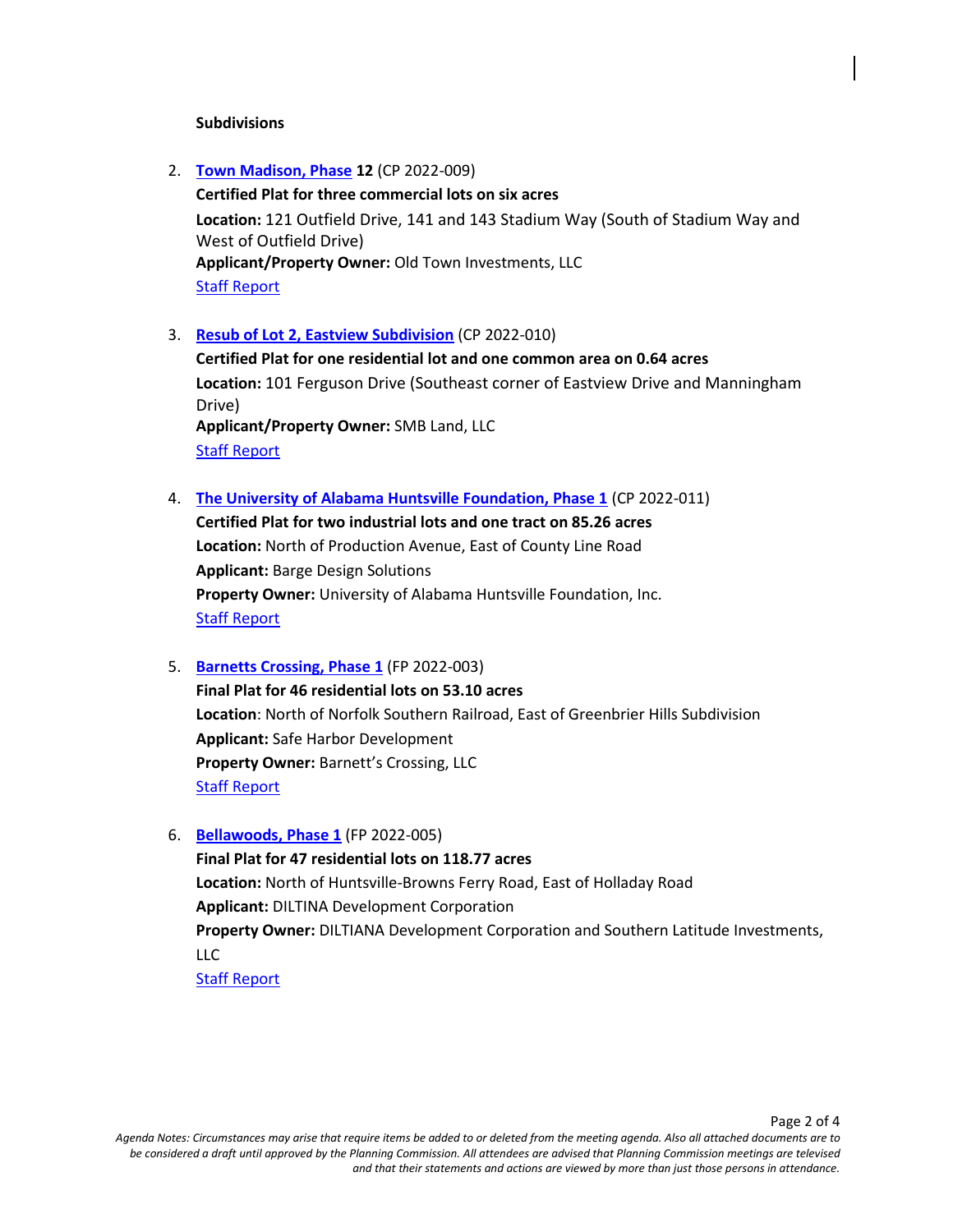- 7. **[Madison Branch, Phase 1](https://www.madisonal.gov/DocumentCenter/View/15969/MAP---Madison-Branch)** (PP 2022-004) **Preliminary Plat for 97 residential lots on 101.43 acres Location:** South of Long Meadow Road, West of Halsey Road **Applicant/Property Owner:** Tennessee Valley Communities [Staff Report](https://www.madisonal.gov/DocumentCenter/View/15981/REPORT---Madison-Branch)
- 8. **[Reserve Way Townhomes](https://www.madisonal.gov/DocumentCenter/View/15971/MAP---Reserve-Way)** (PP 2022-006) **Preliminary Plat for 12 residential lots on 1.64 acres Location:** Northwest corner of Reserve Way and Wall-Triana Highway **Applicant:** J.W. Kennedy and Associates P.C. **Property Owner:** Jay Ramnam, Inc. [Staff Report](https://www.madisonal.gov/DocumentCenter/View/15983/REPORT---Reserve-Way)
- 9. **[Everstead Subdivision](https://www.madisonal.gov/DocumentCenter/View/15975/MAP-PLAT---Everstead)** (PP 2022-005) **Preliminary Plat for 30 residential lots and one tract on 42.91 acres Location:** North of Mill Road, West of Hughes Road **Applicant:** Croy Engineering, LLC **Property Owner:** William Wann and Gayle Wann Guy [Staff Report](https://www.madisonal.gov/DocumentCenter/View/15980/REPORT---Everstead)

#### **Public Hearing Closed**

### **Site Plans**

- 10. **[Everstead at Madison](https://www.madisonal.gov/DocumentCenter/View/15976/MAP-SITE-PLAN---Everstead)** (SP 2022-013) **Site Plan for 203 residential units on 31.92 acres Location:** North of Mill Road, West of Hughes Road **Applicant:** Croy Engineering, LLC **Property Owner:** William Wann and Gayle Wann Guy [Staff Report](https://www.madisonal.gov/DocumentCenter/View/15980/REPORT---Everstead)
- 11. **[Staybridge Suites](https://www.madisonal.gov/DocumentCenter/View/15972/MAP---Staybridge)** (SP 2022-012) **Site Plan for a five story 88 room hotel on 2.79 acres Location:** North of Spenryn Drive, East of Sullivan Street **Applicant**/**Property Owner:** Nishant Meraiya [Staff Report](https://www.madisonal.gov/DocumentCenter/View/15977/REPORT----Staybridge-Suites-SP)